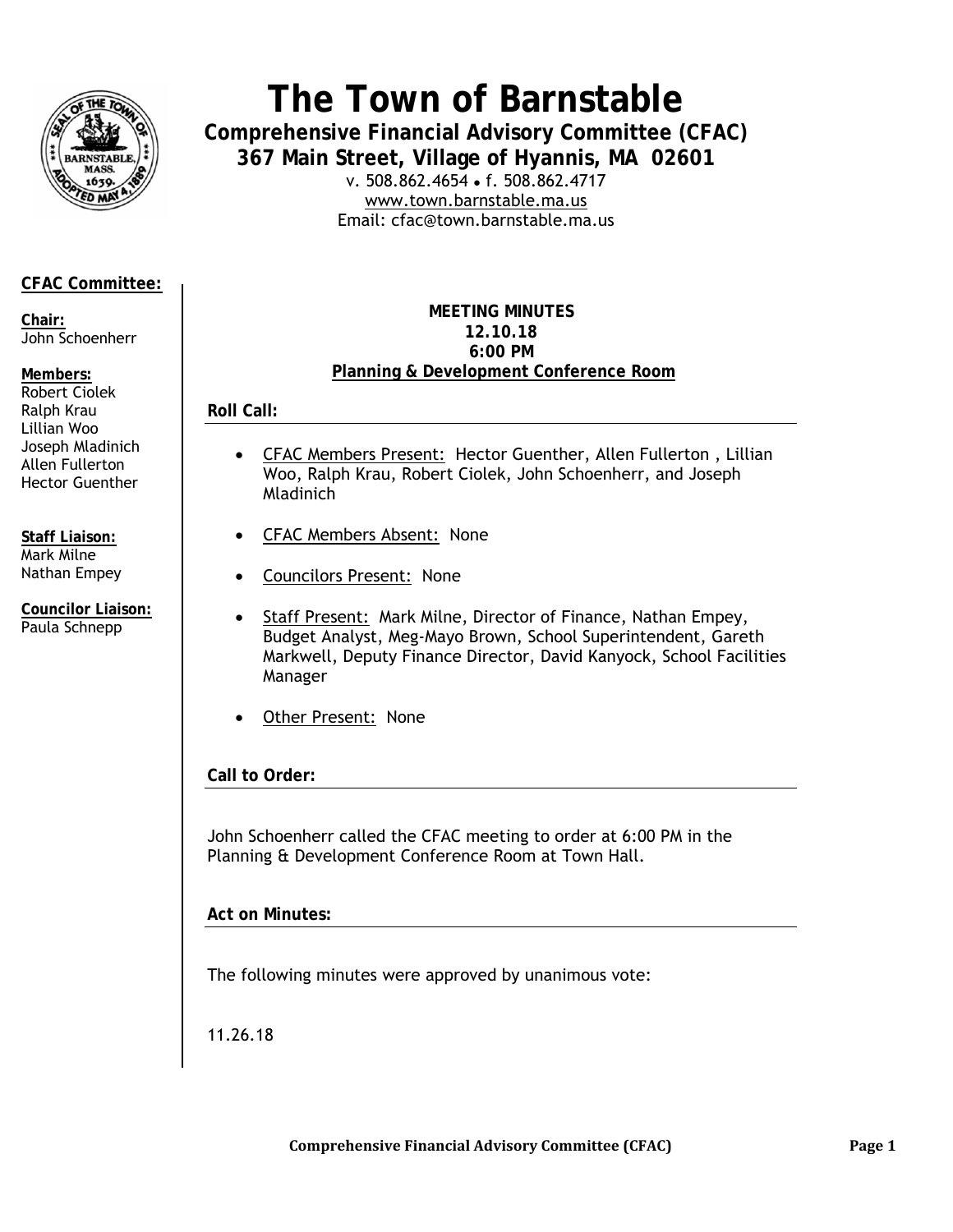Mark M. noted Lillian W.attended the Capital Workshop as CFAC's representative. Mark M. stated the workshop provided an opportunity for department's to present their top priority capital projects.

Lillian W. commented the workshop department head's interaction was positive and helpful. Department manager's discussed how each other's project impacted and meshed with their operations.

Joseph M. asked what is the next process? Mark M. responded department manager's would rate the projects through a second round of scoring and conduct individual meetings with department heads.

John S. asked any feedback as this is the second year conducting this workshop? Mark M. responded there was immediate feedback. There was some confusion at the meeting this year with a mismatch between a department's priorities and fiscal year funding request. Mark M. indicated that next year they might just prioritize the projects and not have the fiscal year funding layout. There also needs to be more cooperation between departments deciding which projects should come forward and their prioritization. Mark Mark M. noted there needs to be more consideration with programmatic needs vs asset condition.

#### **New Business:**

David K., School Facilities Manager reviewed the schools five-year capital plan focusing on their current needs.

Comments & Takeaways

Priority 1: Sports Field Upgrades

David K. noted this project is part of a three-phase master plan. The project request would be for improvements to the baseball fields and soccer fields. Improvements include grading, irrigation, and a new sprinkler system. John S. asked could the fields be rented out after the upgrades, and therefore, gets more play? David K. responded the fields could be rented out, but isn't always conducive to more play. David K. also noted there is no security at the fields to manage public use. Gareth M. noted it is a balancing act to have public access to those fields. David K. noted the new fields would be fenced in with locks and signs. Meg B. commented we anticipate more rental income with the baseball fields. Joseph M. asked what's the \$47,000 for O&M? David K. responded that is operating cost for field maintenance.

Priority 2: Communication and Video Surveillance Improvements

David K. noted this is an ongoing project updating the schools with the latest communication and surveillance technology. Barnstable High School technology improvements were completed last summer. David K. noted the existing systems at the schools are over 20 years old, and that it is difficult to get parts. Bob C. asked who monitors the security systems? David K. responded the high school decks are not monitored. Meg B. responded doors are monitored with ID cards at the high school. All students and visitors have to wear ID badges. In addition, human resources provide staff training. Barnstable United School should be completed over Christmas break.

Priority 3: Barnstable High School Synthetic Turf Replacement

David K. noted this project with replace the existing synthetic sports turf at the Barnstable High School. David K. noted the existing turf field is groomed every five to six weeks with hardness testing; however, it is becoming increasingly difficult to properly groom. Hector G. asked if the public could have access to the football field, but not the baseball fields? David K. responded the running track is there, and that public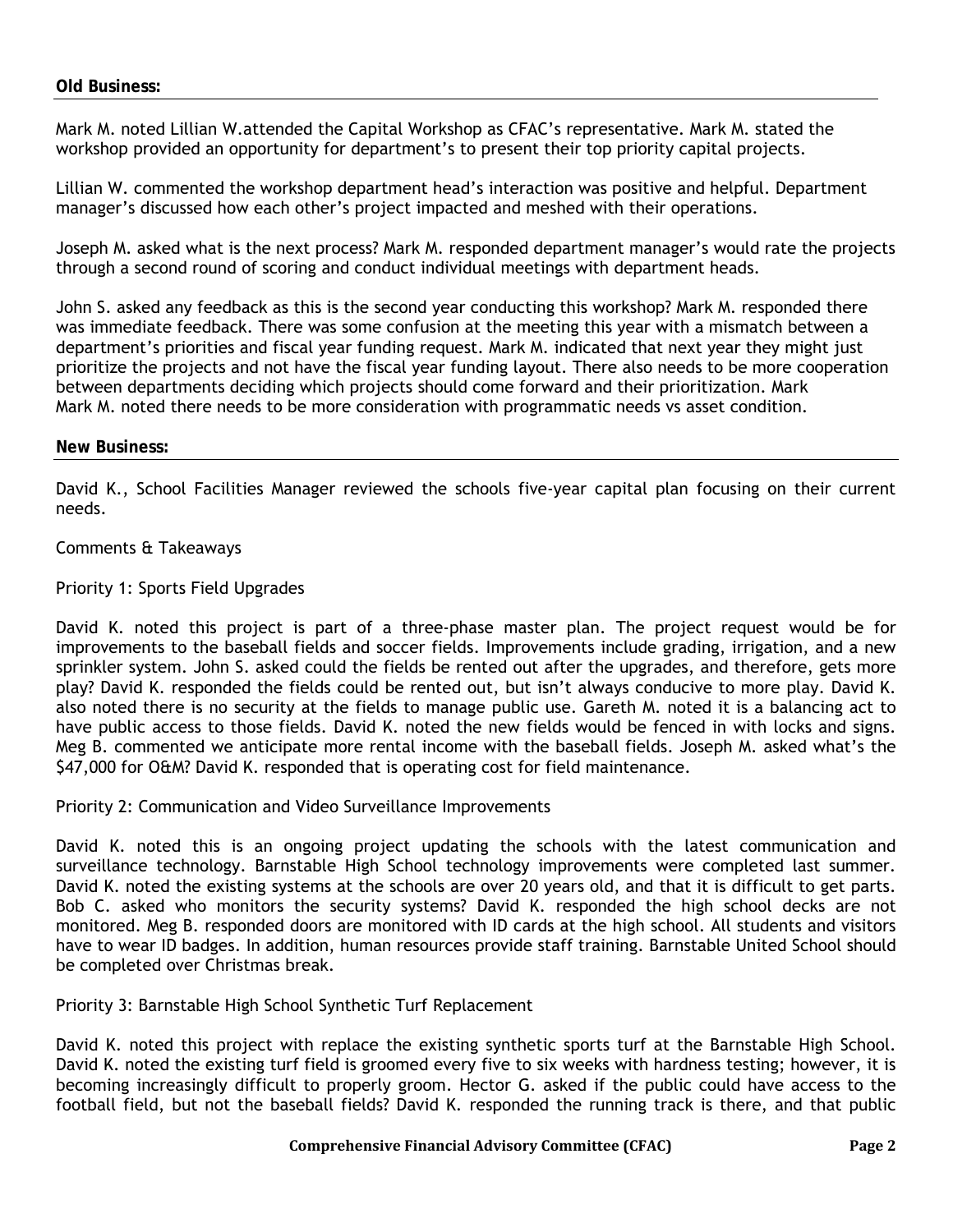access was part of the appropriation. Lillian W. asked does the synthetic turf have a 10-year useful life? David K. responded yes.

Priority 4: Mechanical Upgrades

David K. noted this is an ongoing project request of \$250,000 a year to upgrade aging mechanical systems. David K. noted these systems could typically last 40 to 50 years. Hector G. asked is all facilities natural gas? David K. responded that one facility still has oil. There is also Massachusetts School Building Authority funding available for boiler replacements.

#### Priority 5 & 6: Unit Ventilator Replacements

David K. noted this is an ongoing project to replace aging rooftop ventilators, and that three ventilators would be replaced next year. David K. noted that most air-conditioning units do not work properly. John S. asked what is the lifespan of these ventilators? David K. responded about 50 years, and they come with high efficiency motors.

Priority 7: Comprehensive Facilities Assessment

David K. noted this project is requesting an assessment of the school district facilities as well as enrolment trends, with a long-range outlook of 10 to 20 years.

Priority 8: Painting Improvements

David K. noted this project would contract out painting improvements to districtwide facilities. Joseph M. asked should this be a capital project? David K. responded we try to do small paint jobs internally, but contract out large jobs. Mark M. noted this question came up during the workshop, if certain projects are going to be repetitive, we may find a way to include them into operating.

Priority 9: Hyannis West Roof Replacement

David K. noted this project would replace the existing shingle roof with shingles anticipated to last 40 years.

Joseph M. commented many of these projects look like operating cost. Mark M. noted the capital program requirement is expenditures of at least \$50,000 with a three-year life span. Hector G. asked has anything been approved? Mark M. responded nothing has been approved yet. John S. asked have these projects been presented at the workshop? Mark M. responded their top ten projects.

Lillian W. asked what happens to the rental income received from the fields? Mark M. responded it goes into the school's revolving fund.

#### **Matters not reasonably anticipated by the chair:**

Mark M. noted Town Council approved a 20% residential exemption with a factor of 1 tax rate at the last meeting. This is similar to the past 10 years. Mark M. noted the tax rate has been approved by the state, and that tax bills should be going out soon.

**Discussion of topics for the next meeting:** 

The committee could discuss the Town Council Strategic Plan at the next meeting on January 14<sup>th</sup>.

#### **Adjournment:**